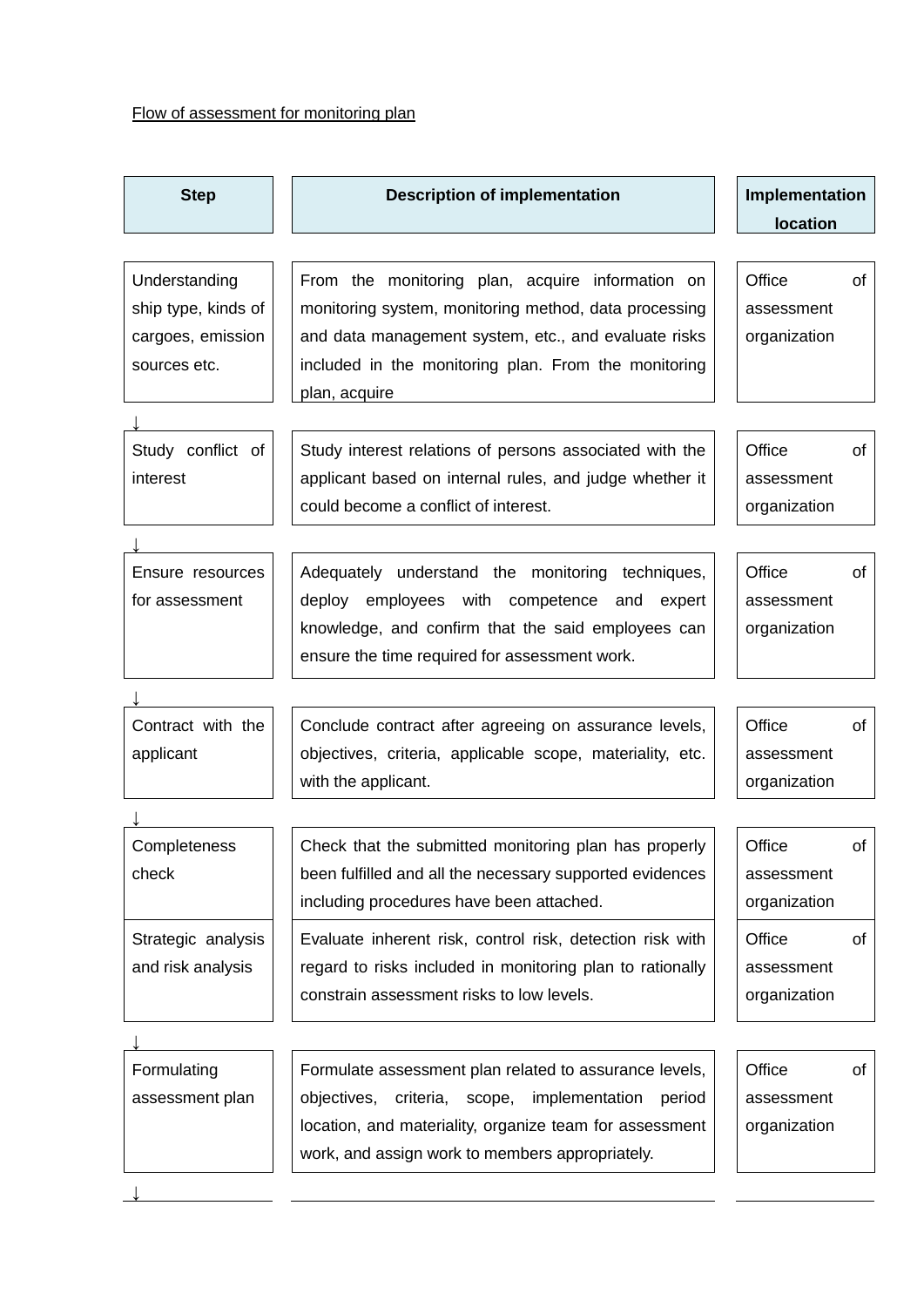| assessment                                       | requirements of EU MRV Regulation and its delegated<br>acts, and the supported procedures are appropriate and<br>consistent to relevant documentation with suitable<br>evidences. Confirm that the monitoring plan will be able<br>to attain the objectives without fail. | applicant and/or<br>the relevant site                                       |    |
|--------------------------------------------------|---------------------------------------------------------------------------------------------------------------------------------------------------------------------------------------------------------------------------------------------------------------------------|-----------------------------------------------------------------------------|----|
| Evaluation<br><b>of</b><br>assessment<br>results | Evaluate for the possible error or uncorrected error<br>exists in the description given in the monitoring plan.<br>Implement quality control review of the results of<br>assessment implemented, and finalize the opinions.                                               | Office<br>assessment<br>organization<br>(Applicant office,<br>if necessary) | of |
| <b>of</b><br>Report<br>assessment<br>results     | Prepare assessment report according to specified<br>format, and submit it to the applicant.                                                                                                                                                                               | Office<br>assessment<br>organization                                        | of |
| after<br>Response<br>assessment                  | After submitting the assessment report, if the likelihood<br>of material effect on the results of assessment is judged<br>to be real, study appropriate measures.                                                                                                         | Office<br>assessment<br>organization                                        | of |
| Records<br>and<br>storage                        | Record the processes and collected evidences from<br>assessment plan to formation of conclusion, and store<br>them for the specified period.                                                                                                                              | Office<br>assessment<br>organization                                        | of |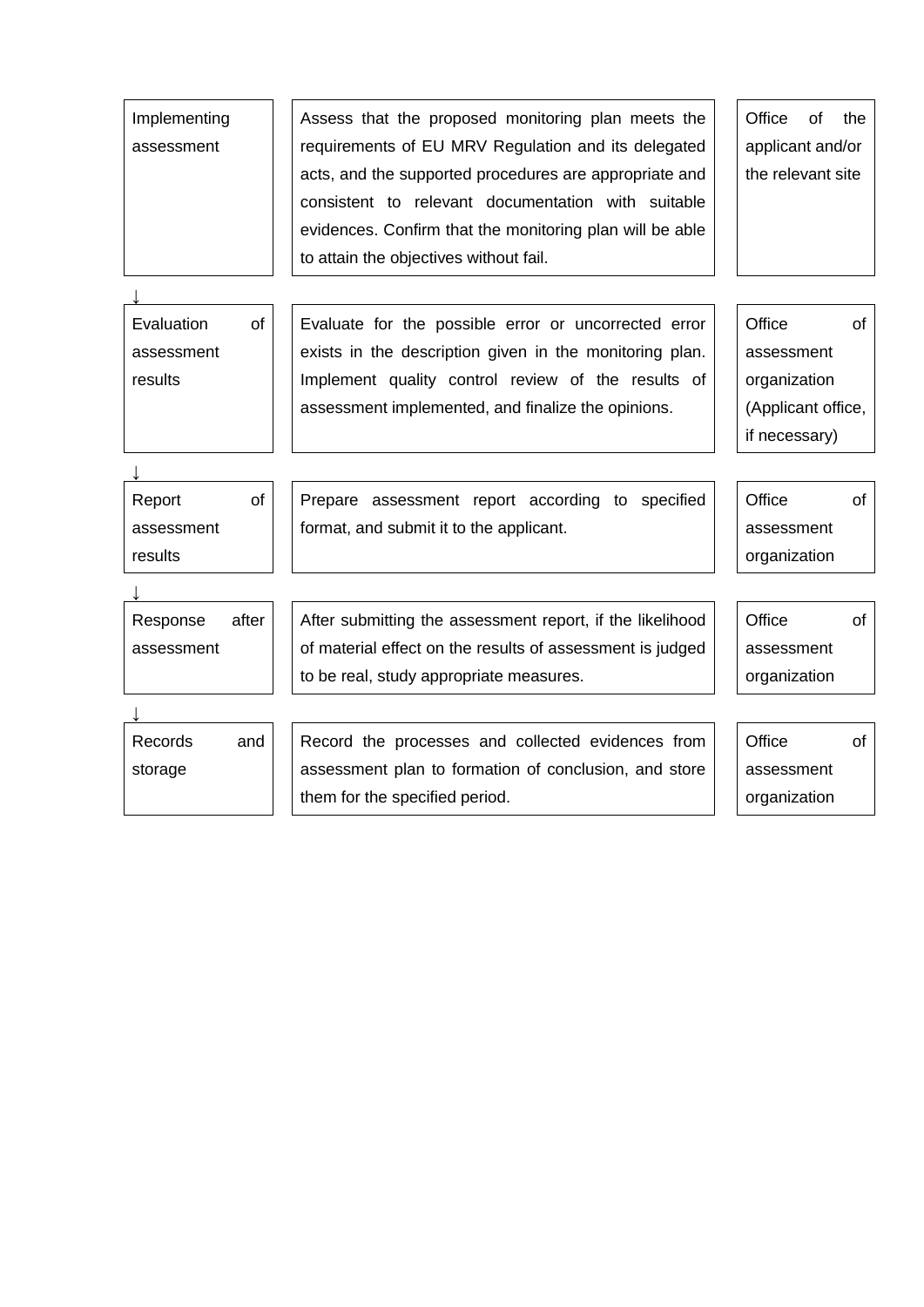## Flow of verification for emission report

| <b>Step</b>       | <b>Description of implementation</b>                      | Implementation  |  |
|-------------------|-----------------------------------------------------------|-----------------|--|
|                   |                                                           | <b>location</b> |  |
|                   |                                                           |                 |  |
| Understanding     | From the approved monitoring plan, emissions report       | Office<br>οf    |  |
| ship type, kinds  | and other relevant documents, acquire information on      | verification    |  |
| of<br>cargoes,    | ship monitoring implementation environment, data          | organization    |  |
| monitoring        | management system, monitoring method, data                |                 |  |
| technique<br>and  | processing stages, and other necessary information,       |                 |  |
| emission          | and evaluate risks that can be included in those          |                 |  |
| sources, etc.     | information.                                              |                 |  |
|                   |                                                           |                 |  |
| Study conflict of | Study<br>competing<br>interest<br>between<br>persons      | Office<br>of    |  |
| interest          | associated with shipping company and verification         | verification    |  |
| conditions        | organization based on internal rules, and judge           | organization    |  |
|                   | whether it could become a conflict of interest.           |                 |  |
|                   |                                                           |                 |  |
|                   |                                                           |                 |  |
| Ensure            | Adequately understand data and information to be          | Office<br>of    |  |
| verification      | verified, deploy employees with competence and            | verification    |  |
| resources<br>and  | expert knowledge, and confirm that<br>the<br>said         | organization    |  |
| times             | employees can ensure the time<br>for<br>required          |                 |  |
|                   | verification work.                                        |                 |  |
|                   |                                                           |                 |  |
| Contract<br>with  | Conclude contract after agreeing on assurance levels,     | Office<br>of    |  |
| shipping          | objectives, criteria, applicable scope, materiality, etc. | verification    |  |
| company           | with the applicant.                                       | organization    |  |
|                   |                                                           |                 |  |
| Completeness      | Check that the submitted emissions report has             | Office<br>of    |  |
| check             | properly been fulfilled and all the necessary supported   | verification    |  |
|                   | evidences have been attached.                             | organization    |  |
|                   |                                                           |                 |  |
| Strategic         | Check the submitted emissions report is consistent        | Office<br>of    |  |
| analysis and risk | with the approved monitoring plan.                        | verification    |  |
| assessment        | Evaluate inherent risk, control risk, detection risk with | organization    |  |
|                   | regard to risks included in emissions report to           |                 |  |
|                   | rationally constrain verification risks to low levels.    |                 |  |
|                   |                                                           |                 |  |